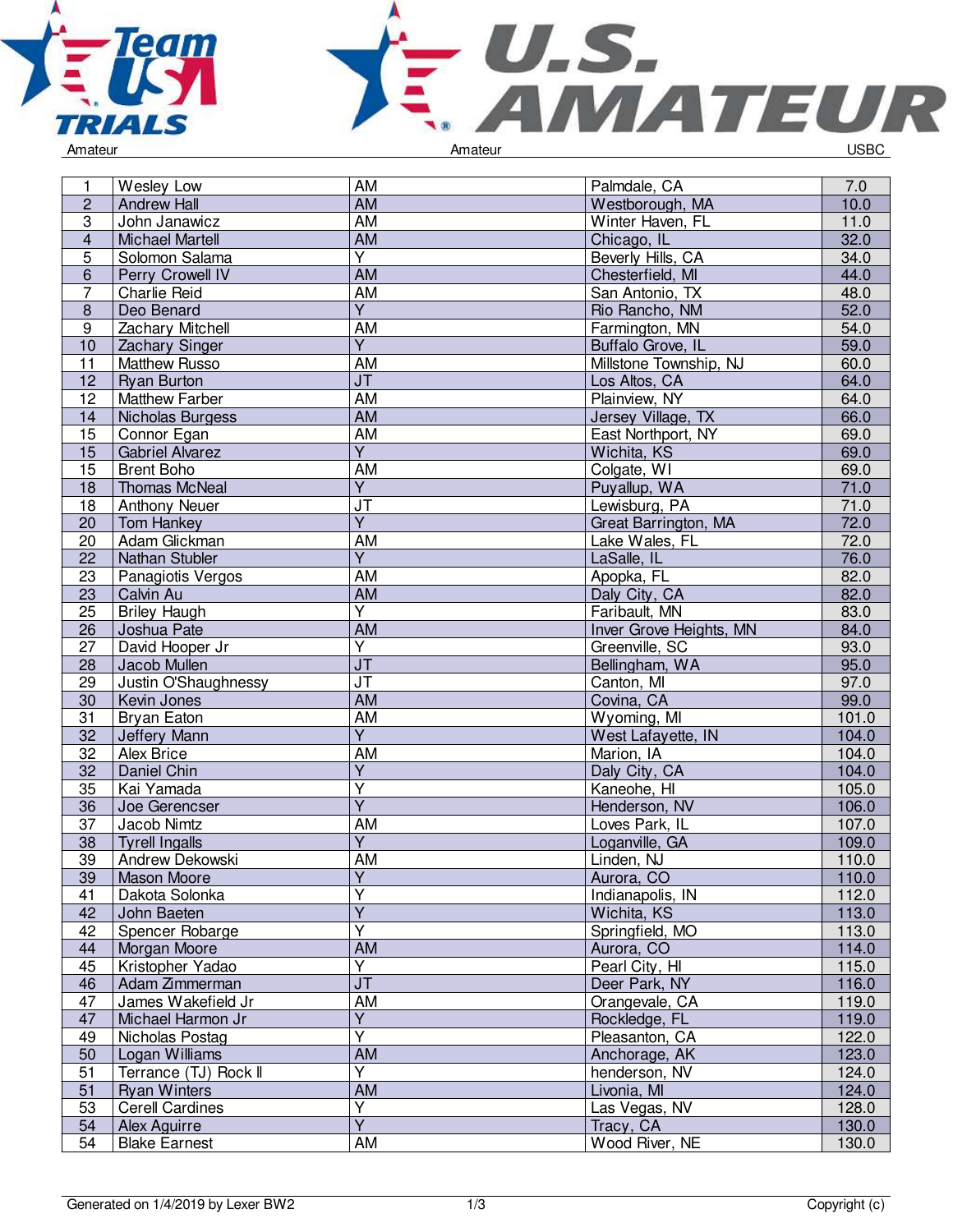



56 Bryan Manno **AM Singer Island, FL 136.0**<br>56 Jonathan Lovett Y Y Columbia, SC 136.0 Jonathan Lovett Y Columbia, SC 136.0<br>JT Phoenix AZ 138.0 58 Tyler Cortez Schenck JT<br>
59 Alexander Sorge Manuel AM Monmouth Junction, NJ 138.0 59 Alexander Sorge **AM** AM Monmouth Junction, NJ 139.0<br>
60 Cameron Hurwitz Y Rochester, NY 140.0 **Cameron Hurwitz** Y Rochester, NY 140.0<br>
Y Hamilton, NJ 143.0 61 Ryan Carlisi Y Hamilton, NJ 143.0<br>The Hamilton, NJ 143.0 62 Allex Zieg<br>63 Alec Dudle Y Placentia, CA 147.0<br>The placentia contract of the placentia contract in the 149.0 **Alec Dudley** Y anchorage, AK 149.0<br>
Wichita, KS 150.0 64 Brandon Bonta<br>65 Parker Johnson Y Wichita, KS 150.0<br>AM Converse, TX 152.0 EXTERN Parker Johnson **AM Converse, TX 152.0**<br>
65 Doseph Grondin **AM Converse, TX 152.0**<br>
65 Doseph Grondin **AM** Converse, CA 152.0 Joseph Grondin 67 | David Northouse | AM Byron Center, MI | 153.0 EXAM AM Wichita, KS 157.0<br>
69 Anthony Veney AM San Antonio, TX 160.0 69 Anthony Veney AM AM San Antonio, TX 160.0 70 Austin Schultz<br>71 Kennon Mcfalls Y Valparaiso, IN 164.0<br>AM Belmont. NC 166.0 The Metalling of the Metalling of the Metalling Metalling of the Metalling of the Metalling of the Metalling of the Metalling of the Metalling of the Metalling of the Metalling of the Metalling of the Metalling of the Meta **7** Jordan Bryant **AM AM Prancis Vitelli III** 72 | Francis Vitelli III Y Annandale, NJ 167.0<br>Y Kenosha, WI 169.0 74 Nick DeCesaro Y Kenosha, WI 169.0<br>AM Broomfield, CO 171.0 The Matthew Santos Matthew Santos Music Communication of AM Broomfield, CO 171.0<br>
The Rivan Kendall Music Communication of AM AM Wichita, KS 172.0 76 Ryan Kendall AM Wichita, KS 172.0 Albuquerque, NM 175.0<br>Butner, NC 176.0 Transformation of the US of the Steven Faulkner and Transformation of the AM Butner, NC 176.0<br>179.0 179.0 Alex Glinski and Transformation of the US of the United, PA 179.0 Alex Glinski Y Linfield, PA<br>
Y Vandalia. C 79 Drew Sacks<br>81 Andrew Can Y Nandalia, OH 179.0<br>AM Moorestown, NJ 182.0 Pandrew Cannuli AM Andrew Cannuli AM Andrew Cannuli AM AM Andrew Cannuli AM AM AND AND AN AN ANGLE AND AN ANGLE AN<br>
AM AM Mesquite, NV 182.0 81 Darwin Wimer **AM**<br>83 Julian Michael Salinas Y 83 Julian Michael Salinas Richmond, TX 183.0 84 Kevin Fischer Michael AM AM Number 2016 Number Park, FL 185.0<br>85 Trent Mitchell AM AM Chicago, IL 186.0 85 Trent Mitchell **AM** Chicago, IL 186.0<br>85 Jacob Klein **AM** Chicago, IL 186.0 85 Jacob Klein AM East Islip, NY 186.0 87 Brandon Dodge<br>88 Michael Duran Y<br>
North Bend, NE 189.0<br>
AM Banning, CA 190.0 Michael Duran Machael AM AM Banning, CA 190.0<br>
Avery Wolf The Contract of Contract of Contract Avery Wolf 190.0 88 Avery Wolf Y Skokie, IL 1900.<br>AM Vista, CA er 192.0<br>
91 Kaleb Ross March 192.0<br>
91 Kaleb Ross Y Charles City, IA 195.0 91 Kaleb Ross<br>91 Andrew Lets Y<br>
Charles City, IA 195.0<br>
Canfield, OH 195.0 **Andrew Letscher** 91 Bryce Takenaka AM Honolulu, HI 195.0 94 Dylan Zimmerman<br>95 Dean Vargo Y Harrisburg, PA 200.000 Harrisburg, PA 200.000 Harrisburg, PA 200.000 Harrisburg, PA 200.000 Harrisburg, PA 200.000 Harrisburg, PA 200.000 Harrisburg, PA 200.000 Harrisburg, PA 200.000 Harrisburg, PA 200.000 Harrisburg, P Prichmond Heights, OH 201.0<br>St. Louis, MO 203.0 96 Timothy Gruendler **AM** AM St. Louis, MO 203.0<br>96 Eric Cox **AM** San Diego, CA 203.0 96 | Eric Cox | AM | AM | San Diego, CA<br>98 | Travis Kominek | AM | AM | Toledo, OH 98 Travis Kominek AM Toledo, OH 209.0 99 Kasey Uyesugi AM San Jose, CA 210.0 100 Jacob Shockley<br>101 Hunter Machin Y Nest Ocean City, MD 212.0<br>
Y Dundalk, MD 216.0 101 Hunter Machin<br>101 Mick Eaton Y Dundalk, MD 216.0<br>AM Wyoming, MI 216.0 101 | Mick Eaton | AM | AM | Wyoming, MI | 216.0 103 **Patrick Phillips** Y Roseboro, NC 217.0<br>
Y Harrogate, TN 217.0 103 Hunter Kempton Y Harrogate, TN<br>
Y Roseville, CA 105 Andrei Tacorda Roseville, CA 218.0 105 Matthew Frei-Funk **AM AM Mount Laurel, NJ 218.0**<br>105 Norman Baldwin Y Y Alto, MI Alto, MI 218.0 105 Norman Baldwin<br>108 Joshua Ross Y Alto, MI 218.0 am Schenectady, NY 220.0 109 | Nicholas Sommer Y Roscoe, IL 228.0<br>AM Lincoln, NE 228.0 109 Austin Aude Am Andreas AM Lincoln, NE 228.0